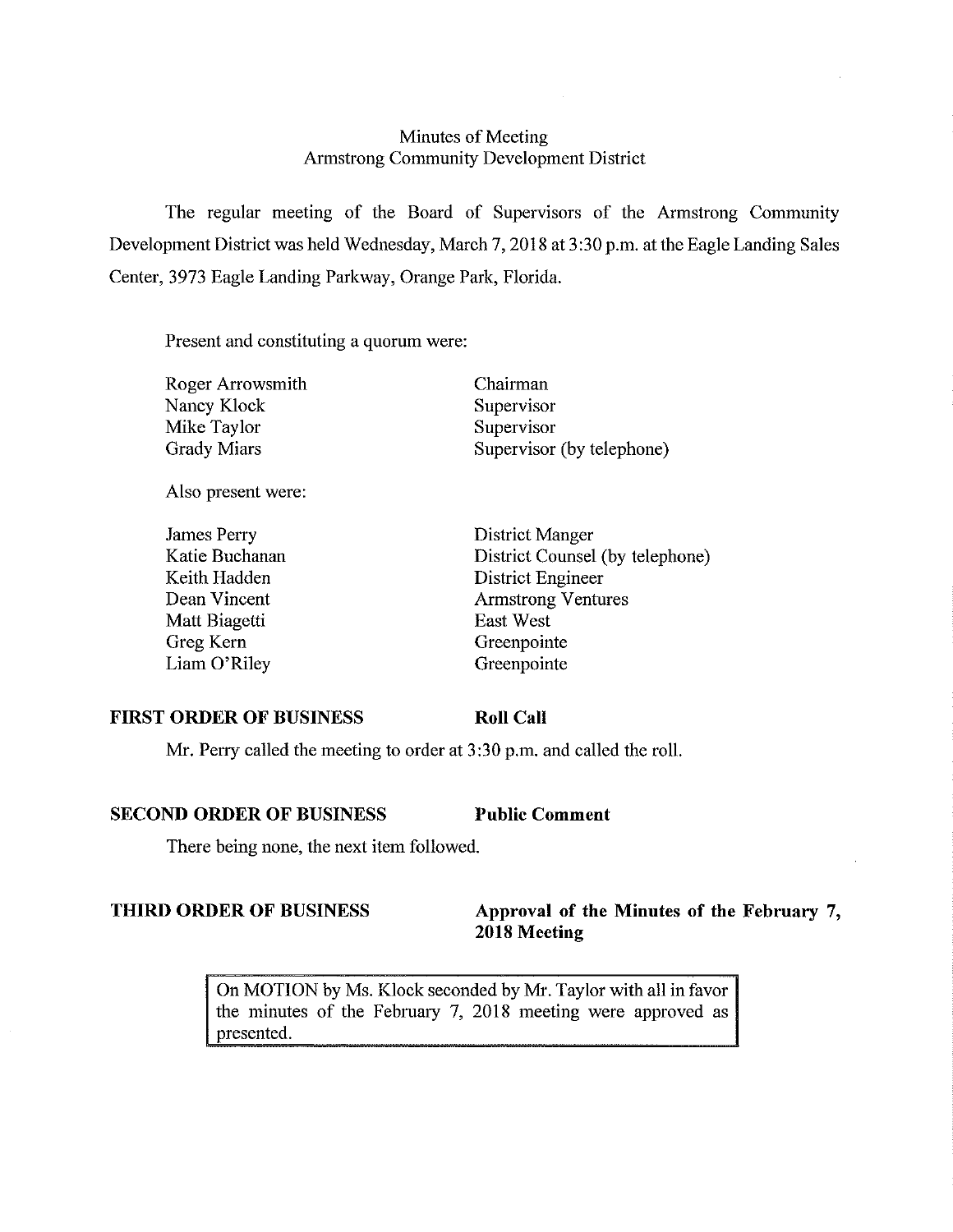# **FOURTH ORDER OF BUSINESS Consideration of Proposal from Gemini Engineering & Sciences, Inc. for Conditional Letter of Map Revision in Grey Hawk Phase 1**

Mr. O'Riley stated this proposal is from an engineer to process a small portion of the site on the south end to move it from the flood plain.

Mr. Perry asked Katie have you looked at the agreement?

Ms. Buchanan stated I have and given the low value of it that it is fine but we can do it in substantial form.

Mr. Perry stated the only provision I saw was under section 4.1 in regard to the reports, plans and things of that nature. They are public records, they are the district's and you might need to change something or let them know upfront about that.

Ms. Buchanan stated I'm sure they will work with us on that.

On MOTION by Mr. Taylor seconded by Ms. Klock with all in favor the proposal from Gemini Engineering & Sciences, Inc. for conditional letter of map revision based on fill for lots in Grey Hawk Phase 1 was approved in substantial form.

# **FIFTH ORDER OF BUSINESS Staff Reports**

# **A. District Counsel**

There being none, the next item followed.

# **B. District Engineer - Consideration of Requisitions 4 & 6**

Mr. Perry stated requisition 4 was approved at the last meeting up to a certain dollar amount and it was subsequently reviewed by Mr. Taylor, staff and the requisition was processed for a total of \$18,315.06. This is really ratification of that requisition.

> On MOTION by Mr. Taylor seconded by Ms. Klock with all in favor requisition no. 4 in the amount of \$18,315.06 was ratified.

Mr. Perry stated the second requisition is requisition no. 6 payable to J.R. Davis Construction for a total of \$695,421.48.

Mr. Hadden stated I have reviewed that, everything is correct and I signed off on it and recommend it for approval.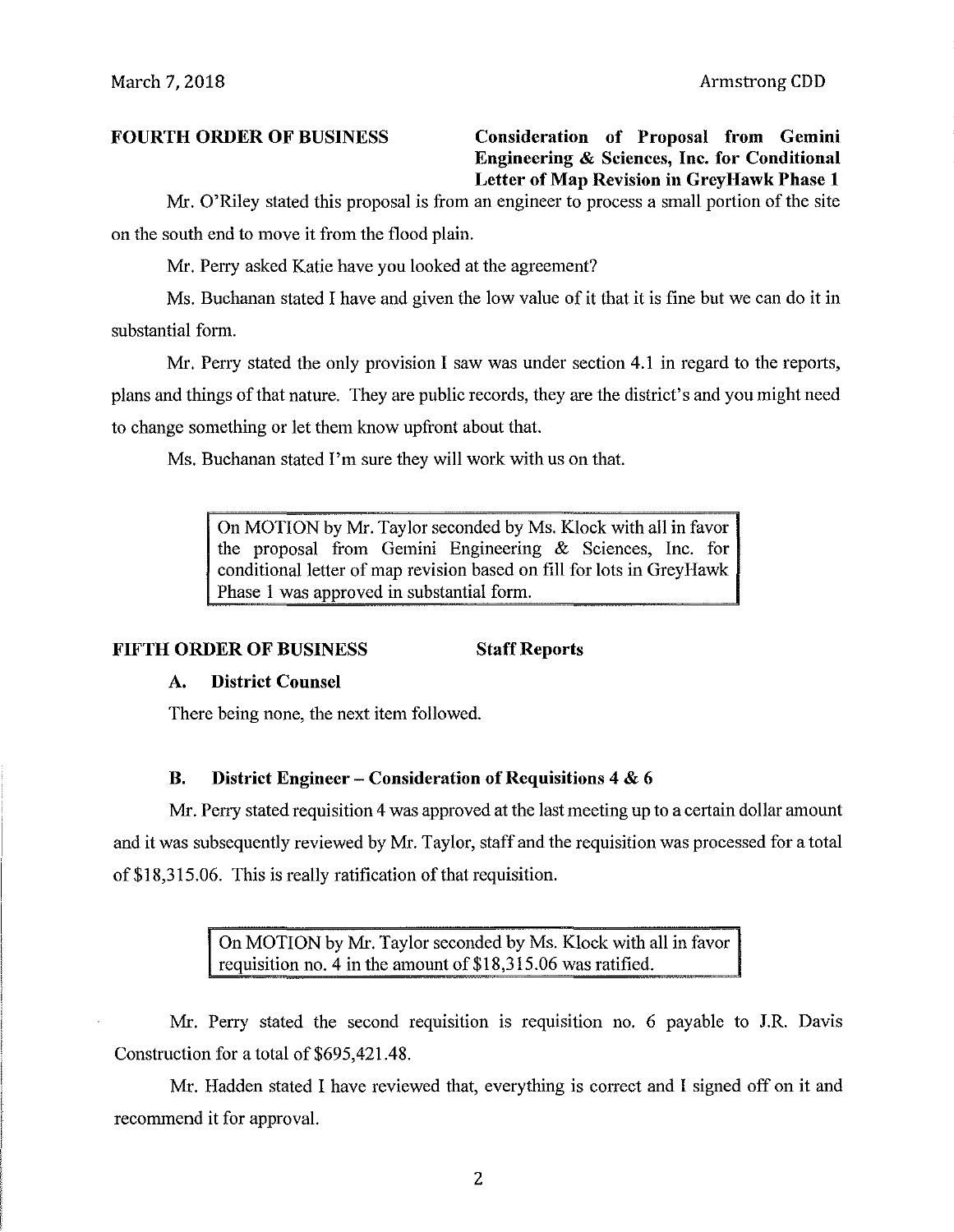On MOTION by Mr. Taylor seconded by Ms. Klock with all in favor requisition no. 6 in the amount of \$695,421.48 was approved.

#### **C. District Manager**

There being none, the next item followed.

## **D. Tynes Boulevard Project Administrator**

### **1. Consideration of Change Order No. 1 & 2, Tynes Boulevard Phase lA**

Mr. Vincent stated I have change orders 1 and 2 for Phase lA. Change order 1 is for \$45,771.05 for a single modification that was anticipated but when the contract was let the county had not approved the design. That first change order is not only a monetary amount it extends the contract to accommodate the delays as a result of the project being let two days before the hurricane hit. That pushes the final completion date 361 days from 9/7/17 so that is 9/3/18 for final completion; substantial completion is still 30 days earlier.

Change order no. 3 for Tynes Boulevard Phase 1A is in the amount of \$81,903.85 for storm drainage changes to the plans required by the county between the bid date and what is being constructed today.

All these items even though they are going through the CDD are being paid by Clay County or Armstrong Ventures.

> On MOTION by Ms. Klock seconded by Mr. Arrowsmith with all in favor change orders 1 & 2 for Tynes Boulevard Phase IA were approved.

### **2. Consideration of Change Order No. 1 Tynes Boulevard Phases lB & 2**

Mr. Vincent stated on Tynes Boulevard 1B and 2 there is change order no. 1 for \$28,760.86 for changes to the storm system as it relates to the bid set and the final set.

The district engineer has reviewed these and signed the change orders, they just need signatures by the district.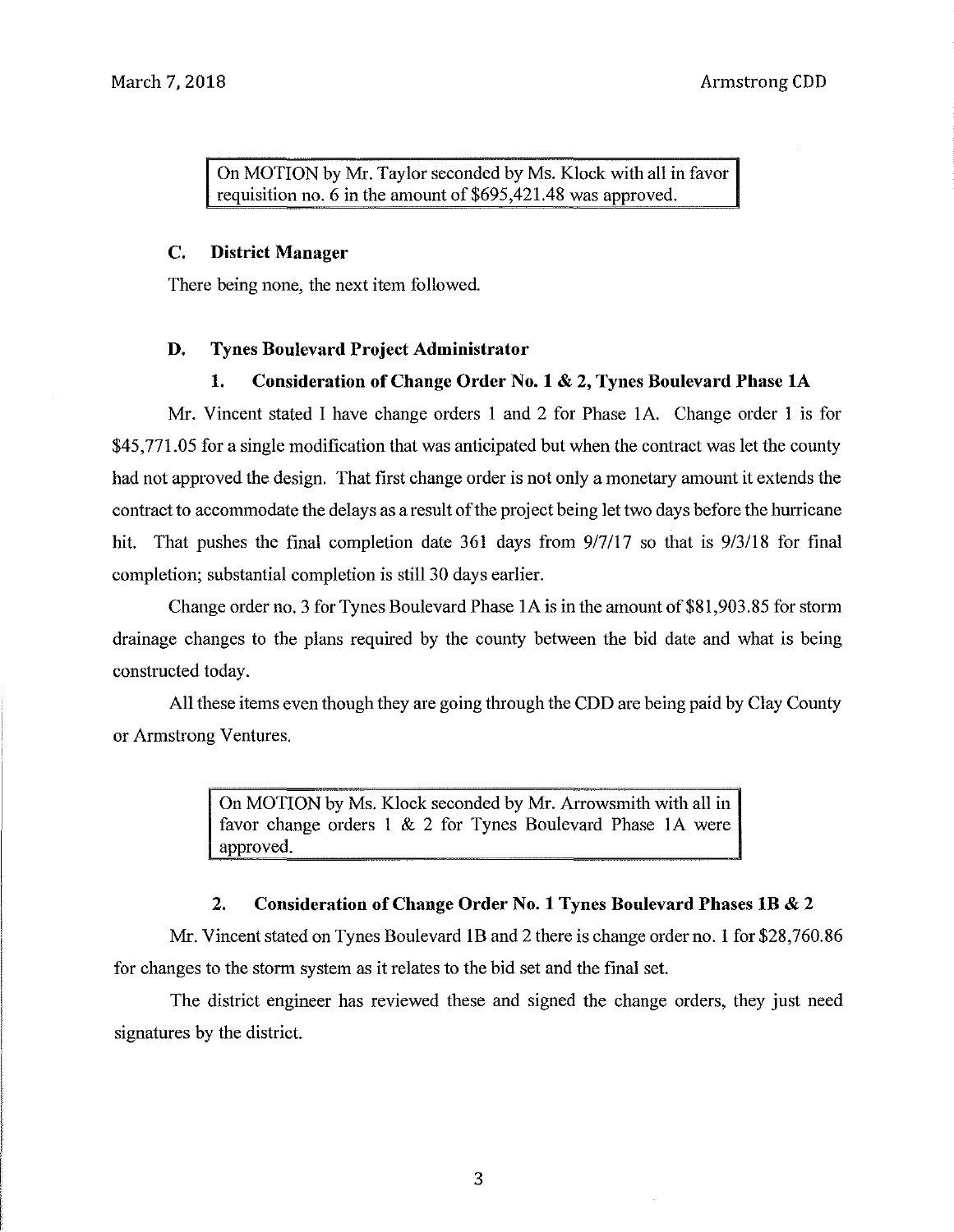On MOTION by Ms. Klock seconded by Mr. Arrowsmith with all in favor change order no. 1 for Tynes Boulevard Phases IB & 2 was approved.

# **SIXTH ORDER OF BUSINESS** Supervisor's Requests and Audience **Comments**

There being none, the next item followed.

## **SEVENTH ORDER OF BUSINESS** Financial Statements as of January 31, 2018

Mr. Perry stated item seven is the financial statements and includes the combined balance sheet along with the statement of revenues and expenses of the general fund, the debt service fund, the Tynes Boulevard capital projects and the amount that remains in there at the end of January 31, 2018 and the series 2017 bonds there is approximately \$5 .2 million.

We also have analysis of long-term debt. The funding request page due from developers, subsequent to the preparation of this agenda package those were all paid.

There is a little more detail on the revenue bonds and the last page is a running page, which will show each of the requisitions paid related to the bonds and the outstanding fund balance left to be used for construction activities.

Mr. Hadden asked how has the county been on reimbursing?

Mr. Perry stated they have been over 30 days.

## **EIGHTH ORDER OF BUSINESS Consideration of Funding Request** No. **19 (General Fund)**

Mr. Perry stated item eight is the funding request no 19 from the general fund.

On MOTION by Ms. Klock seconded by Mr. Taylor with all in favor funding request no. 19 from the general fund in the amount of \$7,717.52 was approved.

# **NINTH ORDER OF BUSINESS Consideration of Funding Request No. 15 (Construction Fund)**

Mr. Perry stated item nine is funding request no. 15 from the construction fund and will be processed with the county and totals \$358,121.51. The bulk of that being Vallencourt Construction.